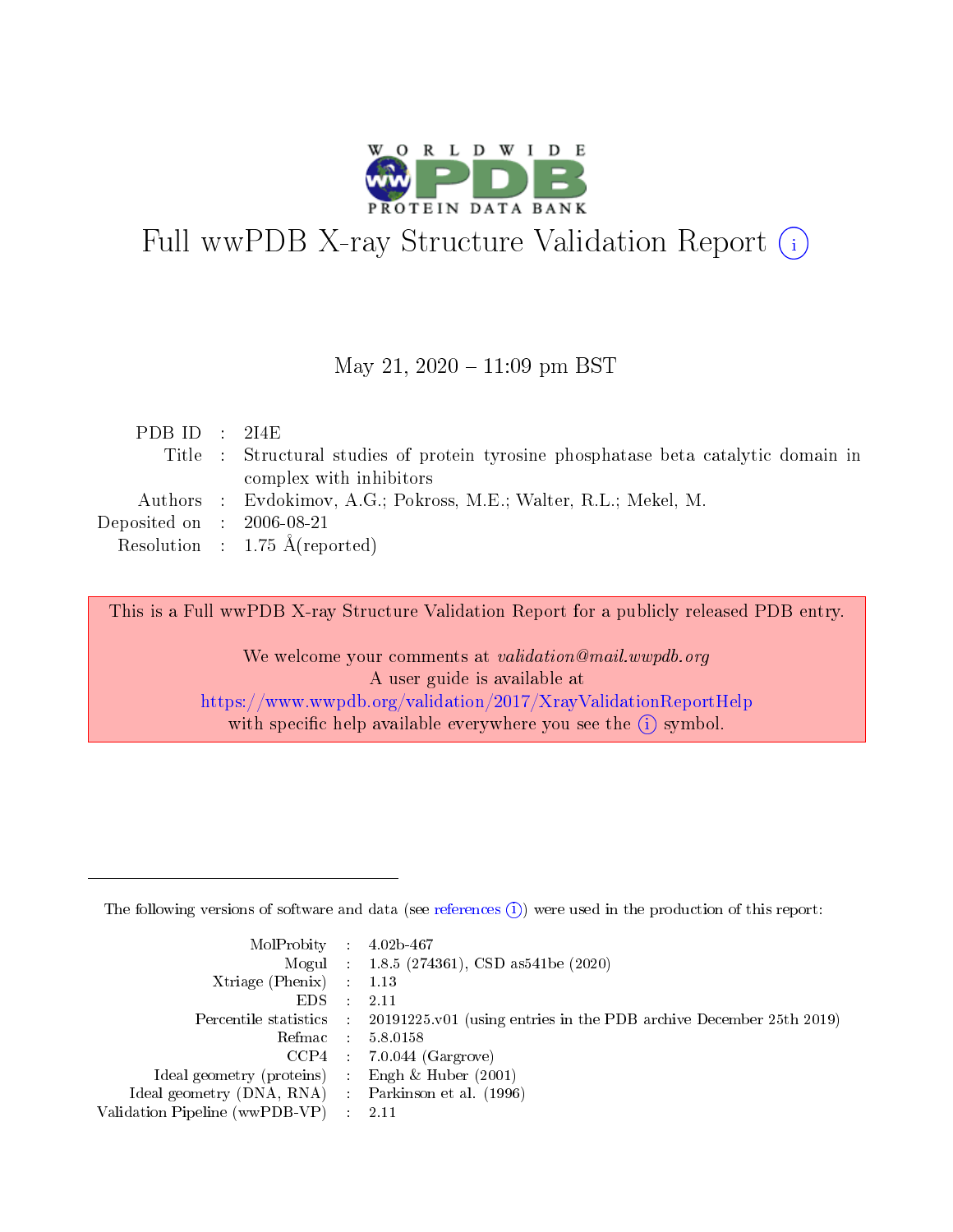## 1 [O](https://www.wwpdb.org/validation/2017/XrayValidationReportHelp#overall_quality)verall quality at a glance  $(i)$

The following experimental techniques were used to determine the structure: X-RAY DIFFRACTION

The reported resolution of this entry is 1.75 Å.

Percentile scores (ranging between 0-100) for global validation metrics of the entry are shown in the following graphic. The table shows the number of entries on which the scores are based.



| Metric                | Whole archive<br>$(\#\text{Entries})$ | Similar resolution<br>(#Entries, resolution range(Å)) |
|-----------------------|---------------------------------------|-------------------------------------------------------|
| $R_{free}$            | 130704                                | $2340(1.76-1.76)$                                     |
| Clashscore            | 141614                                | $2466$ $(1.76-1.76)$                                  |
| Ramachandran outliers | 138981                                | $2437(1.76-1.76)$                                     |
| Sidechain outliers    | 138945                                | $2437(1.76-1.76)$                                     |
| RSRZ outliers         | 127900                                | $2298(1.76-1.76)$                                     |

The table below summarises the geometric issues observed across the polymeric chains and their fit to the electron density. The red, orange, yellow and green segments on the lower bar indicate the fraction of residues that contain outliers for  $>=3, 2, 1$  and 0 types of geometric quality criteria respectively. A grey segment represents the fraction of residues that are not modelled. The numeric value for each fraction is indicated below the corresponding segment, with a dot representing fractions  $\epsilon=5\%$  The upper red bar (where present) indicates the fraction of residues that have poor fit to the electron density. The numeric value is given above the bar.

| Mol | $\mid$ Chain $\mid$ Length | Quality of chain |     |     |
|-----|----------------------------|------------------|-----|-----|
|     | 313                        | 9%<br>76%        | 12% | 10% |
|     | 313                        | 10%<br>73%       | 14% | 11% |

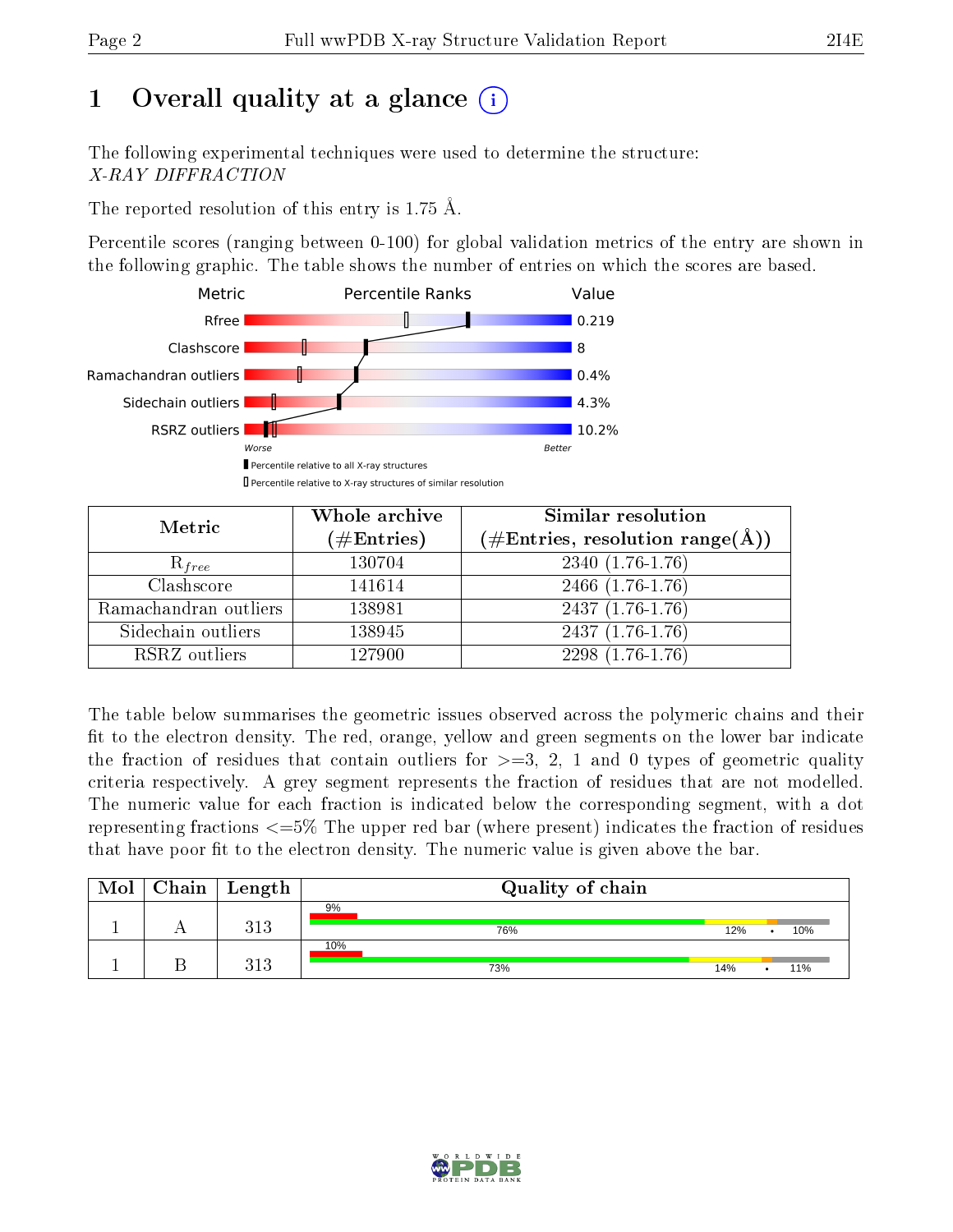## 2 Entry composition (i)

There are 3 unique types of molecules in this entry. The entry contains 4919 atoms, of which 0 are hydrogens and 0 are deuteriums.

In the tables below, the ZeroOcc column contains the number of atoms modelled with zero occupancy, the AltConf column contains the number of residues with at least one atom in alternate conformation and the Trace column contains the number of residues modelled with at most 2 atoms.

• Molecule 1 is a protein called Receptor-type tyrosine-protein phosphatase beta.

| Mol |     | Chain   Residues | Atoms            |                                   |     |         |    | $\text{ZeroOcc}$   AltConf   Trace |  |  |
|-----|-----|------------------|------------------|-----------------------------------|-----|---------|----|------------------------------------|--|--|
|     | 281 |                  | Total            |                                   | -N- |         |    |                                    |  |  |
|     |     |                  | 2323             | 1469                              | 413 | 425     | 16 |                                    |  |  |
|     |     | 280              | $\mathrm{Total}$ | $\overline{C}$ and $\overline{C}$ |     |         |    |                                    |  |  |
|     |     |                  | 2310             | 1462                              |     | 415 418 | 15 |                                    |  |  |

There are 2 discrepancies between the modelled and reference sequences:

| Chain | Residue | Modelled | Actual | Comment          | Reference        |
|-------|---------|----------|--------|------------------|------------------|
|       | 1661    | SER      | $\sim$ | CLONING ARTIFACT | $\pm$ UNP P23467 |
|       | 1661    | SER      | $\sim$ | CLONING ARTIFACT | + UNP P23467     |

• Molecule 2 is VANADATE ION (three-letter code: VO4) (formula:  $O_4V$ ).



| Mol | $\overline{\phantom{a}}$ Chain   Residues | Atoms   |  |  | $ZeroOcc$   AltConf |  |
|-----|-------------------------------------------|---------|--|--|---------------------|--|
|     |                                           | -l'otal |  |  |                     |  |

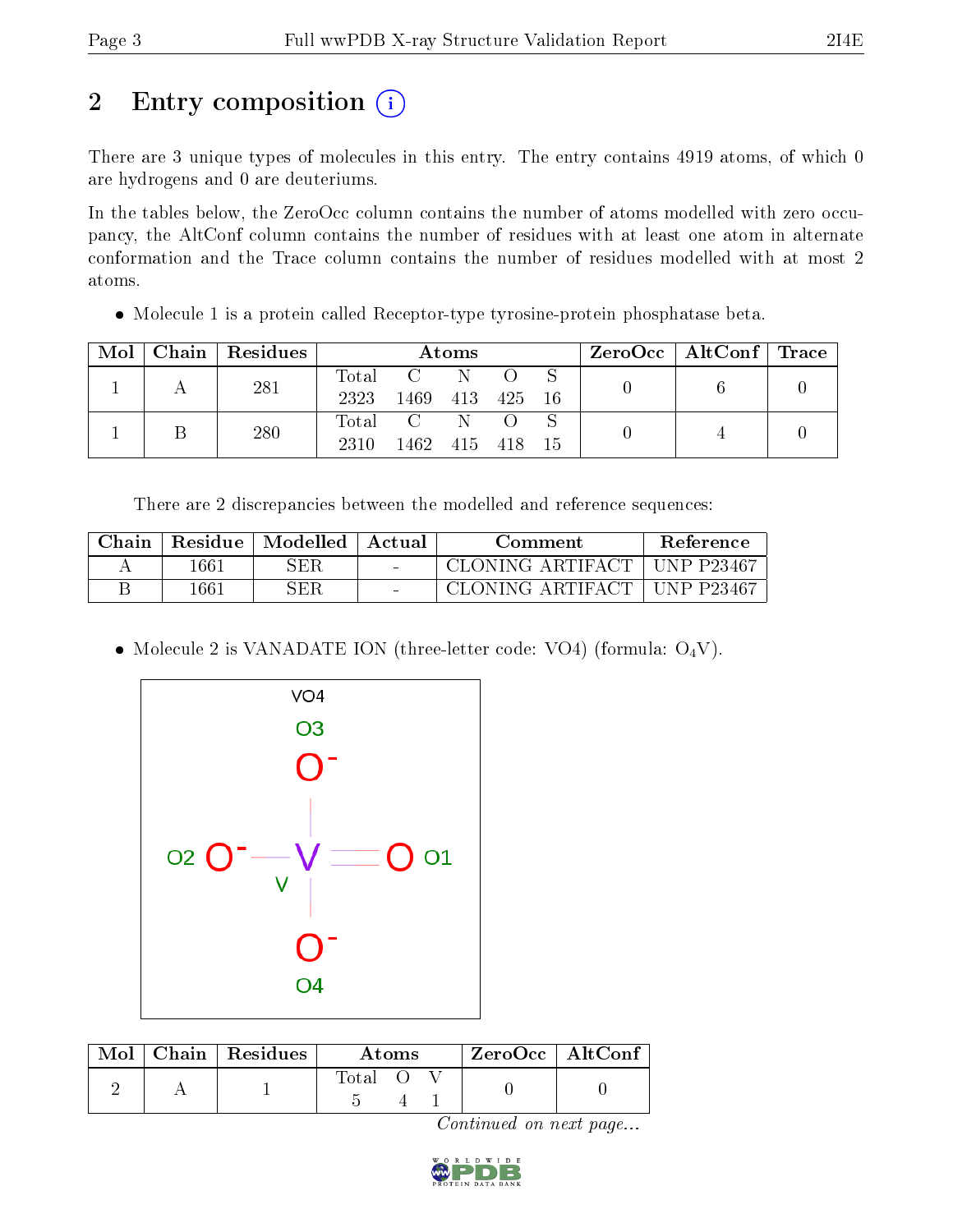Continued from previous page...

|  | Mol   Chain   Residues | Atoms |  |  | ZeroOcc   AltConf |
|--|------------------------|-------|--|--|-------------------|
|  |                        | fotal |  |  |                   |

• Molecule 3 is water.

|  | Mol   Chain   Residues | Atoms                  | $ZeroOcc \mid AltConf \mid$ |
|--|------------------------|------------------------|-----------------------------|
|  | 165                    | Total O<br>165<br>-165 |                             |
|  | 111                    | Total O<br>111         |                             |

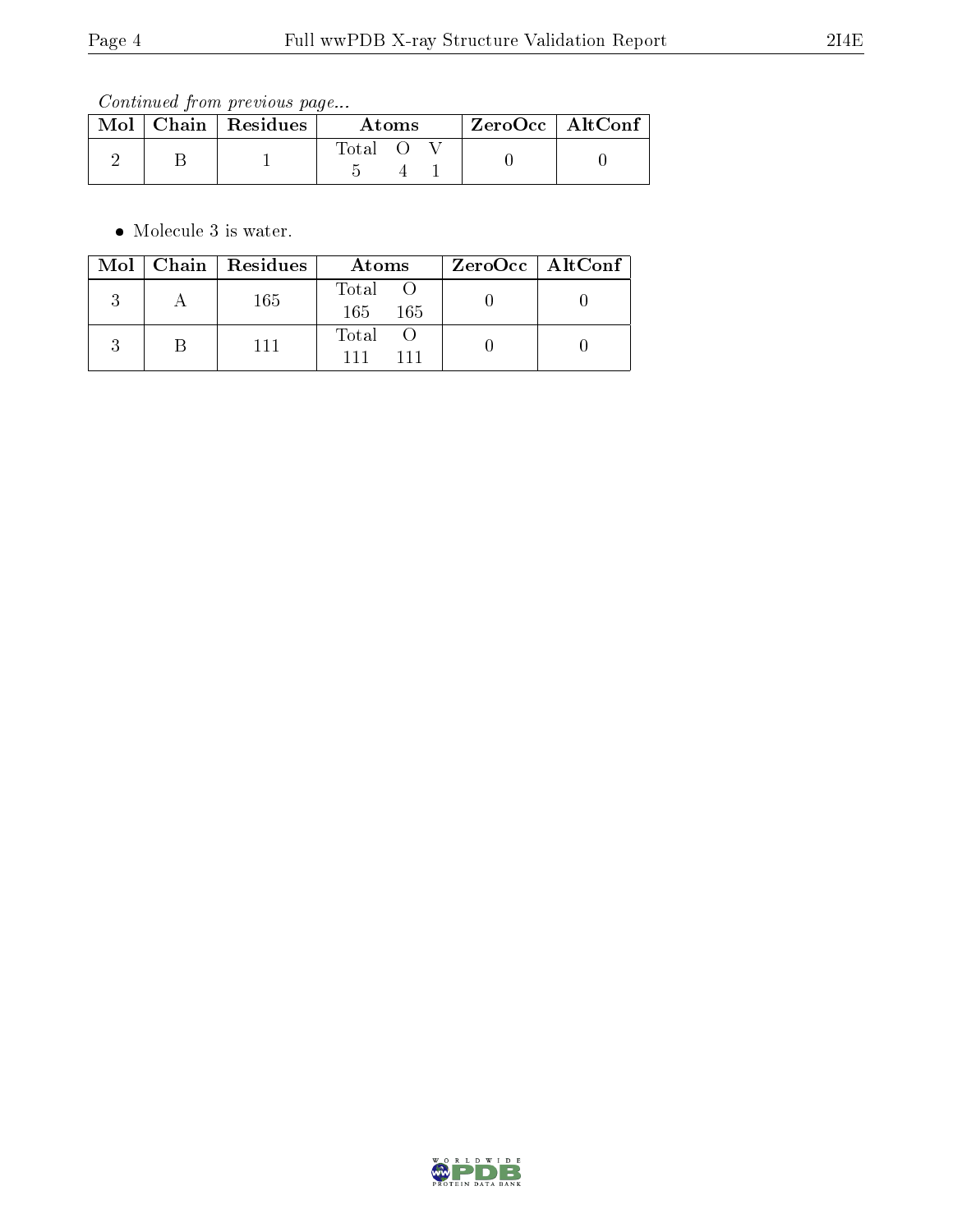## 3 Residue-property plots  $(i)$

These plots are drawn for all protein, RNA and DNA chains in the entry. The first graphic for a chain summarises the proportions of the various outlier classes displayed in the second graphic. The second graphic shows the sequence view annotated by issues in geometry and electron density. Residues are color-coded according to the number of geometric quality criteria for which they contain at least one outlier: green  $= 0$ , yellow  $= 1$ , orange  $= 2$  and red  $= 3$  or more. A red dot above a residue indicates a poor fit to the electron density (RSRZ  $> 2$ ). Stretches of 2 or more consecutive residues without any outlier are shown as a green connector. Residues present in the sample, but not in the model, are shown in grey.

• Molecule 1: Receptor-type tyrosine-protein phosphatase beta



• Molecule 1: Receptor-type tyrosine-protein phosphatase beta



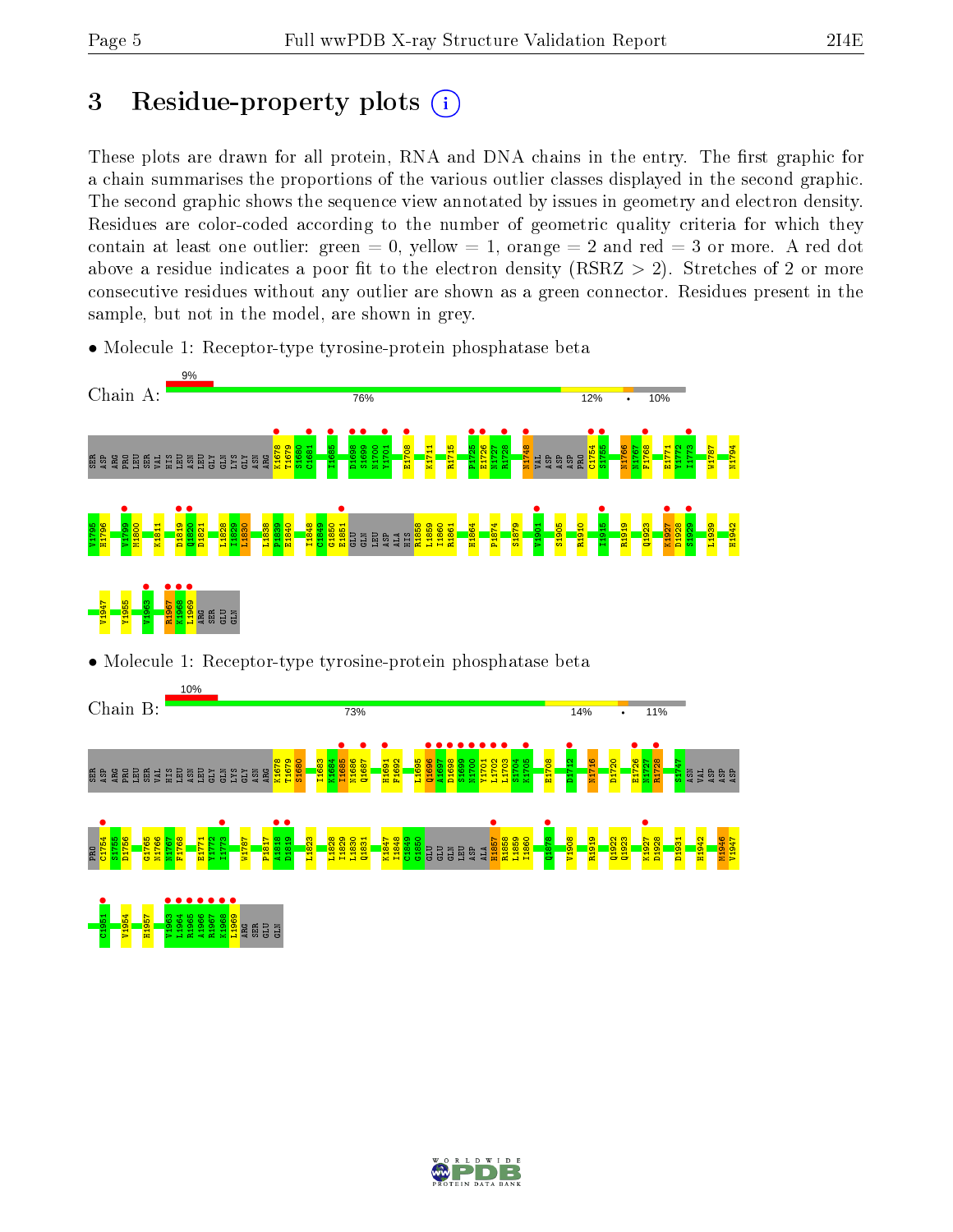### 4 Data and refinement statistics  $(i)$

| Property                                                         | Value                                             | Source     |
|------------------------------------------------------------------|---------------------------------------------------|------------|
| Space group                                                      | P 1 21 1                                          | Depositor  |
| Cell constants                                                   | $62.06\text{\AA}$ 71.72Å 69.86Å                   | Depositor  |
| a, b, c, $\alpha$ , $\beta$ , $\gamma$                           | $93.31^\circ$<br>$90.00^\circ$<br>$90.00^{\circ}$ |            |
| Resolution $(A)$                                                 | 38.10<br>$-1.75$                                  | Depositor  |
|                                                                  | $38.15 - 1.75$                                    | <b>EDS</b> |
| $\%$ Data completeness                                           | $97.1(38.10-1.75)$                                | Depositor  |
| (in resolution range)                                            | $97.1(38.15-1.75)$                                | <b>EDS</b> |
| $R_{merge}$                                                      | 0.03                                              | Depositor  |
| $\mathrm{R}_{sym}$                                               | (Not available)                                   | Depositor  |
| $\langle I/\sigma(I) \rangle^{-1}$                               | $5.29$ (at 1.75Å)                                 | Xtriage    |
| Refinement program                                               | <b>REFMAC</b>                                     | Depositor  |
|                                                                  | 0.183,<br>0.221                                   | Depositor  |
| $R, R_{free}$                                                    | $0.181$ ,<br>0.219                                | DCC        |
| $R_{free}$ test set                                              | $3035$ reflections $(5.08\%)$                     | wwPDB-VP   |
| Wilson B-factor $(A^2)$                                          | 24.9                                              | Xtriage    |
| Anisotropy                                                       | 0.374                                             | Xtriage    |
| Bulk solvent $k_{sol}(\text{e}/\text{A}^3), B_{sol}(\text{A}^2)$ | 0.43, 62.6                                        | <b>EDS</b> |
| $L$ -test for twinning <sup>2</sup>                              | $< L >$ = 0.49, $< L2$ = 0.33                     | Xtriage    |
| Estimated twinning fraction                                      | No twinning to report.                            | Xtriage    |
| $\overline{F_o}, \overline{F_c}$ correlation                     | 0.96                                              | <b>EDS</b> |
| Total number of atoms                                            | 4919                                              | wwPDB-VP   |
| Average B, all atoms $(A^2)$                                     | 29.0                                              | wwPDB-VP   |

Xtriage's analysis on translational NCS is as follows: The largest off-origin peak in the Patterson function is  $5.41\%$  of the height of the origin peak. No significant pseudotranslation is detected.

<sup>&</sup>lt;sup>2</sup>Theoretical values of  $\langle |L| \rangle$ ,  $\langle L^2 \rangle$  for acentric reflections are 0.5, 0.333 respectively for untwinned datasets, and 0.375, 0.2 for perfectly twinned datasets.



<span id="page-5-1"></span><span id="page-5-0"></span><sup>1</sup> Intensities estimated from amplitudes.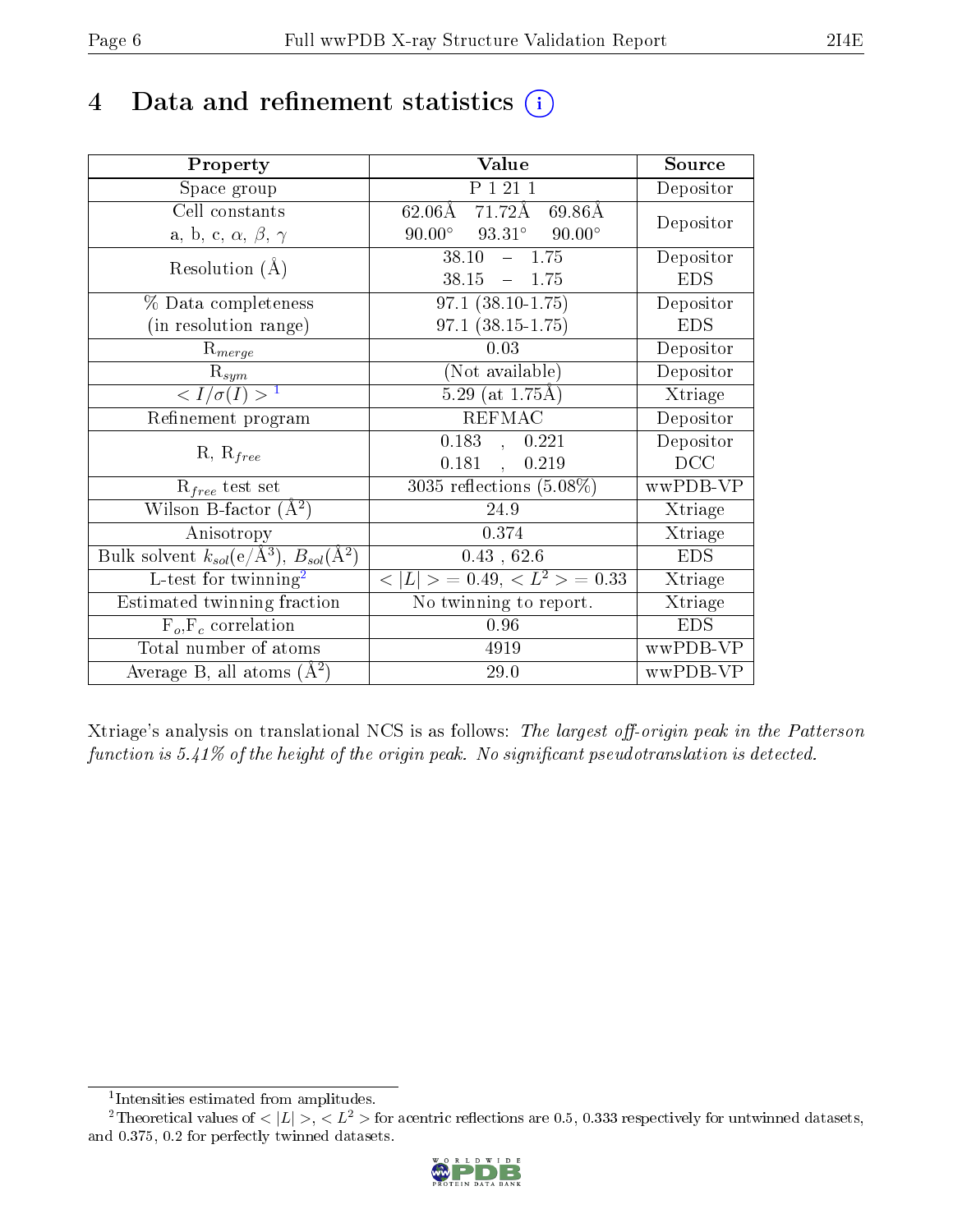## 5 Model quality  $(i)$

### 5.1 Standard geometry  $(i)$

Bond lengths and bond angles in the following residue types are not validated in this section: VO4

The Z score for a bond length (or angle) is the number of standard deviations the observed value is removed from the expected value. A bond length (or angle) with  $|Z| > 5$  is considered an outlier worth inspection. RMSZ is the root-mean-square of all Z scores of the bond lengths (or angles).

| Mol | Chain |             | Bond lengths | Bond angles |                    |  |
|-----|-------|-------------|--------------|-------------|--------------------|--|
|     |       | <b>RMSZ</b> | $\# Z  > 5$  | RMSZ        | $\# Z  > 5$        |  |
|     |       | 0.63        | 0/2391       | 0.89        | $3/3240$ $(0.1\%)$ |  |
|     | B     | 0.52        | 0/2373       | 0.83        | $2/3214(0.1\%)$    |  |
| AĦ  | All   | 0.58        | 0/4764       | 0.86        | $5/6454(0.1\%)$    |  |

There are no bond length outliers.

All (5) bond angle outliers are listed below:

| Mol | Chain | $\operatorname{Res}% \left( \mathcal{N}\right) \equiv\operatorname{Res}(\mathcal{N}_{0})\cap\mathcal{N}_{1}$ | Type       | Atoms       | Z        | Observed $(^\circ)$ | Ideal $(°)$ |
|-----|-------|--------------------------------------------------------------------------------------------------------------|------------|-------------|----------|---------------------|-------------|
|     |       | 1946                                                                                                         | <b>MET</b> | $CG-SD-CE$  | $-14.01$ | 77.78               | 100.20      |
|     |       | 1919                                                                                                         | ARG        | $NE-CZ-NH1$ | 8.01     | 124.30              | 120.30      |
|     |       | 1830                                                                                                         | LEU        | $CA-CB-CG$  | 5.83     | 128.70              | 115.30      |
|     | В     | 1756                                                                                                         | ASP        | $CB-CG-OD1$ | 5.37     | 123.13              | 118.30      |
|     |       | 1910                                                                                                         | ARG        | $NE-CZ-NH2$ | $-5.25$  | 117.68              | 120.30      |

There are no chirality outliers.

There are no planarity outliers.

### 5.2 Too-close contacts (i)

In the following table, the Non-H and H(model) columns list the number of non-hydrogen atoms and hydrogen atoms in the chain respectively. The H(added) column lists the number of hydrogen atoms added and optimized by MolProbity. The Clashes column lists the number of clashes within the asymmetric unit, whereas Symm-Clashes lists symmetry related clashes.

| Mol |      |      | Chain   Non-H   H(model)   H(added)   Clashes   Symm-Clashes |
|-----|------|------|--------------------------------------------------------------|
|     | 2323 | 2285 |                                                              |
|     | 2310 | 2276 |                                                              |
|     |      |      |                                                              |
|     |      |      |                                                              |

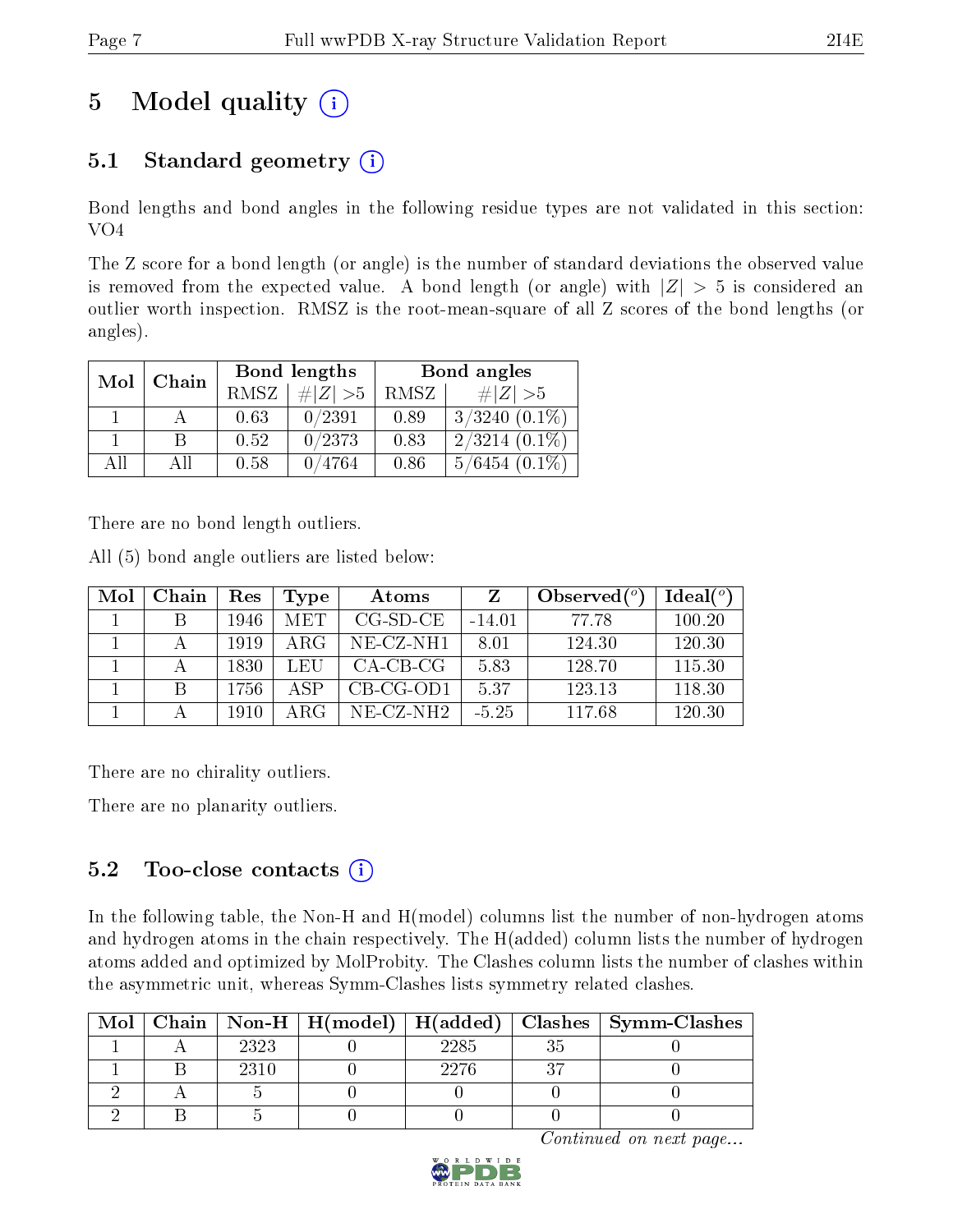Continued from previous page...

| Mol |  |  | Chain   Non-H   H(model)   H(added)   Clashes   Symm-Clashes |
|-----|--|--|--------------------------------------------------------------|
|     |  |  |                                                              |
|     |  |  |                                                              |
|     |  |  |                                                              |

The all-atom clashscore is defined as the number of clashes found per 1000 atoms (including hydrogen atoms). The all-atom clashscore for this structure is 8.

All (72) close contacts within the same asymmetric unit are listed below, sorted by their clash magnitude.

| Atom-1               | Atom-2              | Interatomic       | Clash         |
|----------------------|---------------------|-------------------|---------------|
|                      |                     | distance $(A)$    | overlap $(A)$ |
| 1:A:1726[A]:GLU:CD   | 1:A:1754:CYS:N      | 2.15              | 1.00          |
| 1:B:1828:LEU:HD13    | 1:B:1848:ILE:HD11   | 1.48              | 0.95          |
| 1:A:1726[A]:GLU:OE2  | 1:A:1754:CYS:N      | 2.13              | 0.81          |
| 1:A:1754:CYS:HB2     | 3:A:56:HOH:O        | 1.82              | 0.78          |
| 1:B:1720:ASP:OD2     | 3:B:95:HOH:O        | 2.02              | 0.77          |
| 1: A: 1850: GLY: O   | 1:A:1851:GLU:HB2    | 1.86              | 0.76          |
| 1:A:1711:LYS:CB      | 3:A:157:HOH:O       | 2.33              | 0.75          |
| 1:B:1728:ARG:HD2     | 3:B:283:HOH:O       | 1.89              | 0.72          |
| 1:B:1716:ASN:H       | 1:B:1716:ASN:HD22   | $\overline{1.39}$ | 0.70          |
| 1:A:1726[A]:GLU:OE1  | 1: A: 1754: CYS:N   | $2.\overline{25}$ | 0.70          |
| 1:B:1768:PHE:CE1     | 1:B:1771:GLU:HA     | 2.28              | 0.69          |
| 1:B:1923:GLN:HE22    | 1:B:1931:ASP:H      | 1.40              | 0.68          |
| 1:B:1766:ASN:OD1     | 1:B:1919[A]:ARG:HD3 | 1.95              | 0.67          |
| 1: A:1708: GLU:O     | 1: A:1711: LYS: HG2 | 1.95              | 0.66          |
| 1:A:1711:LYS:HB3     | 3:A:157:HOH:O       | 1.96              | 0.64          |
| 1:B:1701:TYR:CE2     | 1:B:1702:LEU:HD23   | $\overline{2.34}$ | 0.63          |
| 1:B:1716:ASN:ND2     | 1:B:1716:ASN:H      | 1.96              | 0.63          |
| 1:B:1754:CYS:HA      | 3:B:48:HOH:O        | 1.99              | 0.62          |
| $1: A:1768:$ PHE:CE1 | 1: A:1771: GLU: HA  | $\overline{2.35}$ | 0.61          |
| 1:A:1828:LEU:HD13    | 1:A:1848:ILE:HD11   | 1.84              | 0.60          |
| 1:B:1687:GLN:HG3     | 1:B:1687:GLN:O      | 2.00              | 0.60          |
| 1:B:1695:LEU:HD23    | 1:B:1703:LEU:HD13   | 1.85              | 0.58          |
| 1:B:1923:GLN:NE2     | 1:B:1931:ASP:H      | 2.02              | 0.57          |
| 1:B:1680:SER:HB2     | 1:B:1931:ASP:OD2    | $\overline{2.06}$ | 0.56          |
| 1:B:1692:PHE:O       | 1:B:1696:GLN:HG3    | $2.05\,$          | $0.56\,$      |
| 1: A: 1796: HIS: CD2 | 1:A:1858:ARG:HD3    | 2.41              | 0.55          |
| 1:A:1787:TRP:CZ2     | 1:A:1830:LEU:HD21   | 2.42              | 0.55          |
| 1:B:1787:TRP:CZ2     | 1:B:1830:LEU:HD21   | $\overline{2.42}$ | 0.55          |
| 1: A: 1923: GLN: O   | 1:A:1927:LYS:HG3    | 2.08              | 0.54          |
| 1:B:1848:ILE:O       | 1:B:1857:HIS:HA     | 2.09              | 0.53          |
| 1:B:1766:ASN:ND2     | 1:B:1922:GLN:HB2    | $\overline{2.23}$ | 0.53          |

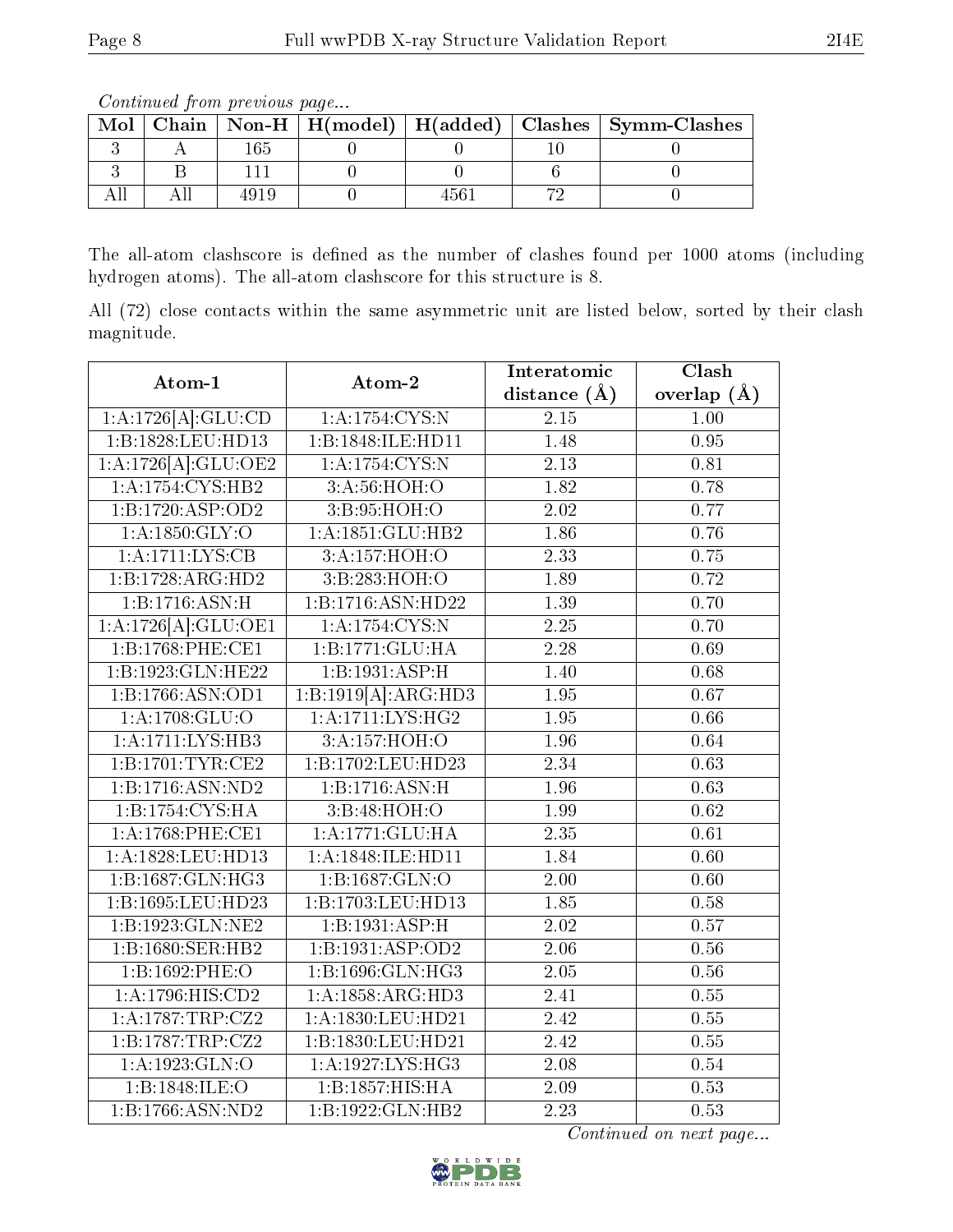| Atom-1                        | Atom-2                                | Interatomic       | Clash         |
|-------------------------------|---------------------------------------|-------------------|---------------|
|                               |                                       | distance $(\AA)$  | overlap $(A)$ |
| 1:B:1823:LEU:C                | 1:B:1829[A]:ILE:HD12                  | 2.29              | 0.53          |
| 1:A:1923:GLN:HA               | 1:A:1927:LYS:HG3                      | 1.92              | 0.52          |
| 1:B:1942:HIS:HD2              | 3:B:221:HOH:O                         | 1.92              | 0.51          |
| 1:B:1857:HIS:N                | 3:B:174:HOH:O                         | 2.43              | 0.51          |
| 1:A:1942:HIS:HD2              | 3:A:220:HOH:O                         | 1.94              | 0.50          |
| 1:B:1703:LEU:CD2              | $1:B:1954:\overline{\text{VAL}:HG22}$ | 2.43              | 0.49          |
| 1:A:1708:GLU:HG2              | 3:A:219:HOH:O                         | $\overline{2.15}$ | 0.46          |
| 1: A:1715: ARG: HA            | 3:A:182:HOH:O                         | 2.15              | 0.46          |
| 1:B:1685:ILE:HG22             | 1:B:1686:ASN:N                        | 2.31              | 0.46          |
| 1: A:1711: LYS:HB2            | 3:A:157:HOH:O                         | 2.07              | 0.46          |
| 1:B:1683:ILE:HD13             | 1:B:1691:HIS:CD2                      | 2.50              | 0.46          |
| 1:A:1748:ASN:ND2              | 1:A:1748:ASN:H                        | 2.14              | 0.46          |
| 1: B: 1847: LYS: HE3          | 1:B:1857:HIS:HB3                      | 1.97              | 0.46          |
| $1:A:\overline{1811:LYS:HB3}$ | 1:A:1905:SER:HB2                      | 1.98              | 0.45          |
| 1:B:1703:LEU:HD23             | 1:B:1954:VAL:HG22                     | 1.98              | 0.45          |
| 1: A: 1840: GLU: OE2          | 1: A: 1879: SER: OG                   | 2.22              | 0.45          |
| 1:B:1858:ARG:HG2              | 1:B:1859:LEU:N                        | 2.31              | 0.45          |
| 1:A:1821:ASP:O                | 1: A: 1821: ASP: OD1                  | 2.34              | 0.45          |
| 1:B:1831:GLN:HG3              | 1:B:1847:LYS:HB3                      | 1.98              | 0.45          |
| 1:A:1858:ARG:HD2              | 1:A:1860:ILE:HD11                     | 1.99              | 0.44          |
| 1:B:1692:PHE:O                | 1:B:1696:GLN:CG                       | 2.66              | 0.44          |
| 1:B:1698:ASP:HB3              | 1:B:1701:TYR:HB3                      | 2.00              | 0.44          |
| 1:B:1728:ARG:CD               | 3:B:283:HOH:O                         | 2.59              | 0.43          |
| 1:B:1766:ASN:HD22             | 1:B:1922:GLN:HB2                      | 1.83              | 0.43          |
| 1:A:1874:PRO:HD2              | 1: A: 1955: TYR: CZ                   | 2.52              | 0.43          |
| 1:A:1708:GLU:O                | 1:A:1711:LYS:CG                       | 2.64              | 0.43          |
| 1:B:1692:PHE:CE1              | 1:B:1957:HIS:HB3                      | 2.52              | 0.43          |
| 1:B:1817:PRO:HD3              | 1:B:1830:LEU:HD23                     | 2.00              | 0.43          |
| 1:A:1858:ARG:HD2              | $1:$ A:1860:ILE:CD1                   | 2.49              | 0.43          |
| 1: A: 1858: ARG: HG2          | 1:A:1859:LEU:N                        | 2.35              | 0.42          |
| 1:B:1765:GLY:HA2              | 1:B:1919[A]:ARG:HE                    | 1.84              | 0.42          |
| 1:A:1967:ARG:O                | 1:A:1969:LEU:N                        | 2.52              | 0.42          |
| 1:A:1766:ASN:ND2              | 3:A:123:HOH:O                         | 2.53              | 0.42          |
| 1: A:1800:MET:HG2             | 1: A: 1864: HIS: CD2                  | 2.54              | 0.42          |
| 1:A:1861:ARG:HG3              | 1:A:1861:ARG:HH11                     | 1.84              | 0.41          |
| 1:A:1748:ASN:ND2              | 1:A:1748:ASN:N                        | 2.69              | 0.41          |
| 1:A:1794:ASN:HB3              | 3:A:289:HOH:O                         | 2.21              | 0.41          |
| 1:A:1923:GLN:O                | 1: A: 1927: LYS: CG                   | 2.69              | 0.40          |
| 1:B:1726:GLU:HB2              | 1: B: 1754: CYS: SG                   | 2.62              | 0.40          |
| $1:A:1928:\overline{ASP:HA}$  | 3:A:127:HOH:O                         | 2.21              | 0.40          |
| 1:B:1908:VAL:HG12             | 1:B:1946:MET:HE1                      | 2.03              | 0.40          |

Continued from previous page...

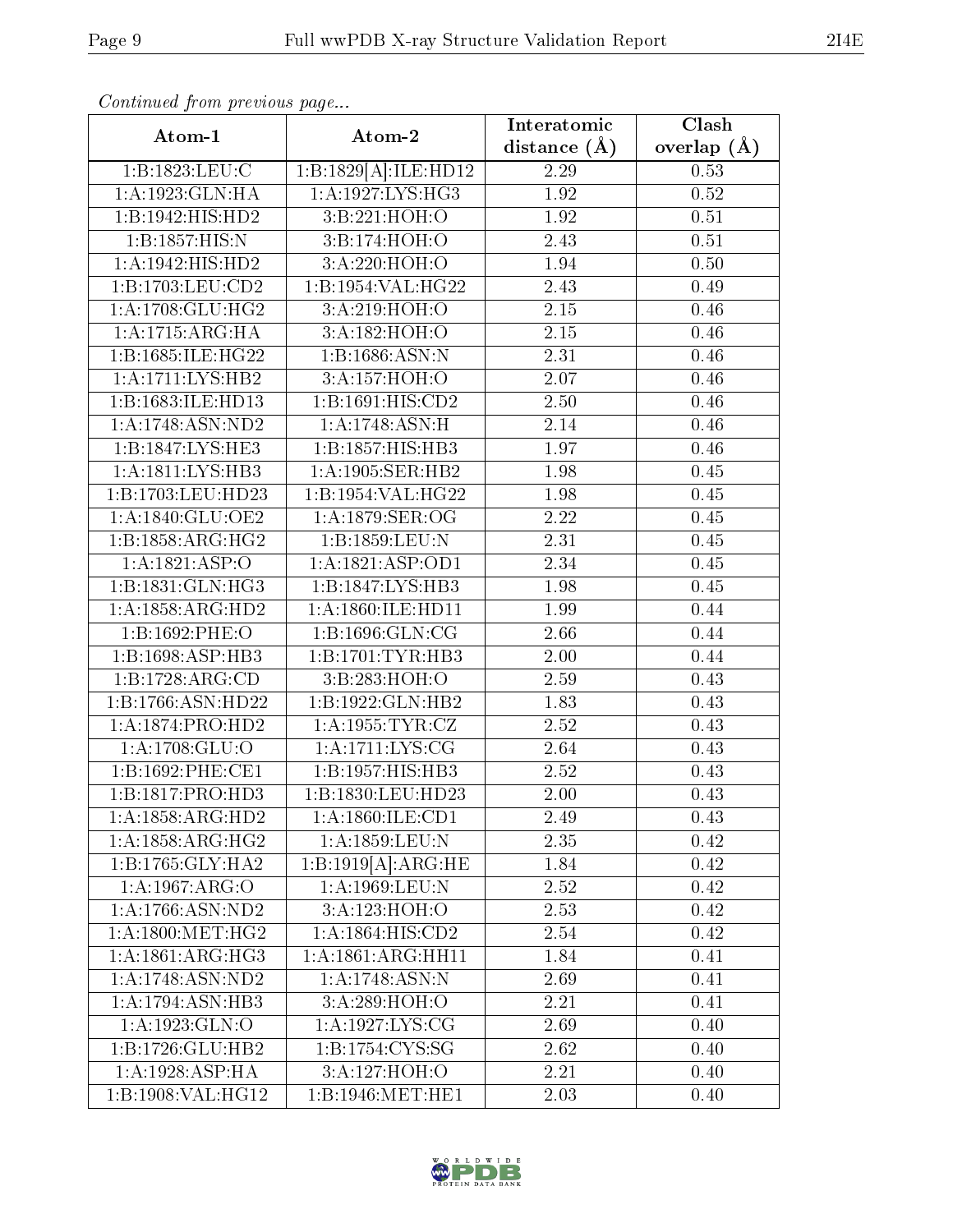There are no symmetry-related clashes.

### 5.3 Torsion angles (i)

#### 5.3.1 Protein backbone  $(i)$

In the following table, the Percentiles column shows the percent Ramachandran outliers of the chain as a percentile score with respect to all X-ray entries followed by that with respect to entries of similar resolution.

The Analysed column shows the number of residues for which the backbone conformation was analysed, and the total number of residues.

| Mol | Chain | Analysed                     | Favoured         |           | Allowed   Outliers |    | $\overline{\phantom{a}}$ Percentiles |  |  |
|-----|-------|------------------------------|------------------|-----------|--------------------|----|--------------------------------------|--|--|
|     |       | $281/313(90\%)$              | $\mid$ 270 (96%) | $10(4\%)$ | $1(0\%)$           | 34 | $\vert$ 17 $\vert$                   |  |  |
|     |       | $278/313(89\%)$   270 (97\%) |                  | $7(2\%)$  | $1(0\%)$           | 34 | 17                                   |  |  |
| All | All   | $559/626(89\%)$              | $ 540(97\%)$     | 17(3%)    | $2(0\%)$           | 34 | 17                                   |  |  |

All (2) Ramachandran outliers are listed below:

| Mol | Chain | Res   | Type |
|-----|-------|-------|------|
|     |       | 1947  |      |
|     |       | -1947 |      |

#### 5.3.2 Protein sidechains  $(i)$

In the following table, the Percentiles column shows the percent sidechain outliers of the chain as a percentile score with respect to all X-ray entries followed by that with respect to entries of similar resolution.

The Analysed column shows the number of residues for which the sidechain conformation was analysed, and the total number of residues.

| Mol | Chain | Analysed         | Outliers<br>Rotameric |          | Percentiles           |  |  |
|-----|-------|------------------|-----------------------|----------|-----------------------|--|--|
|     |       | $261/284(92\%)$  | 252(97%)              | $9(3\%)$ | 37 <sup>1</sup><br>14 |  |  |
|     |       | $258/284(91\%)$  | $245(95\%)$           | 13(5%)   | 6 <sup>1</sup><br>24  |  |  |
| All | All   | $519/568$ (91\%) | 497 (96\%)            | 22(4%)   | $\sqrt{9}$<br>29      |  |  |

All (22) residues with a non-rotameric sidechain are listed below:

| Mol | Chain | Res | Type |
|-----|-------|-----|------|
|     |       |     |      |
|     |       |     |      |

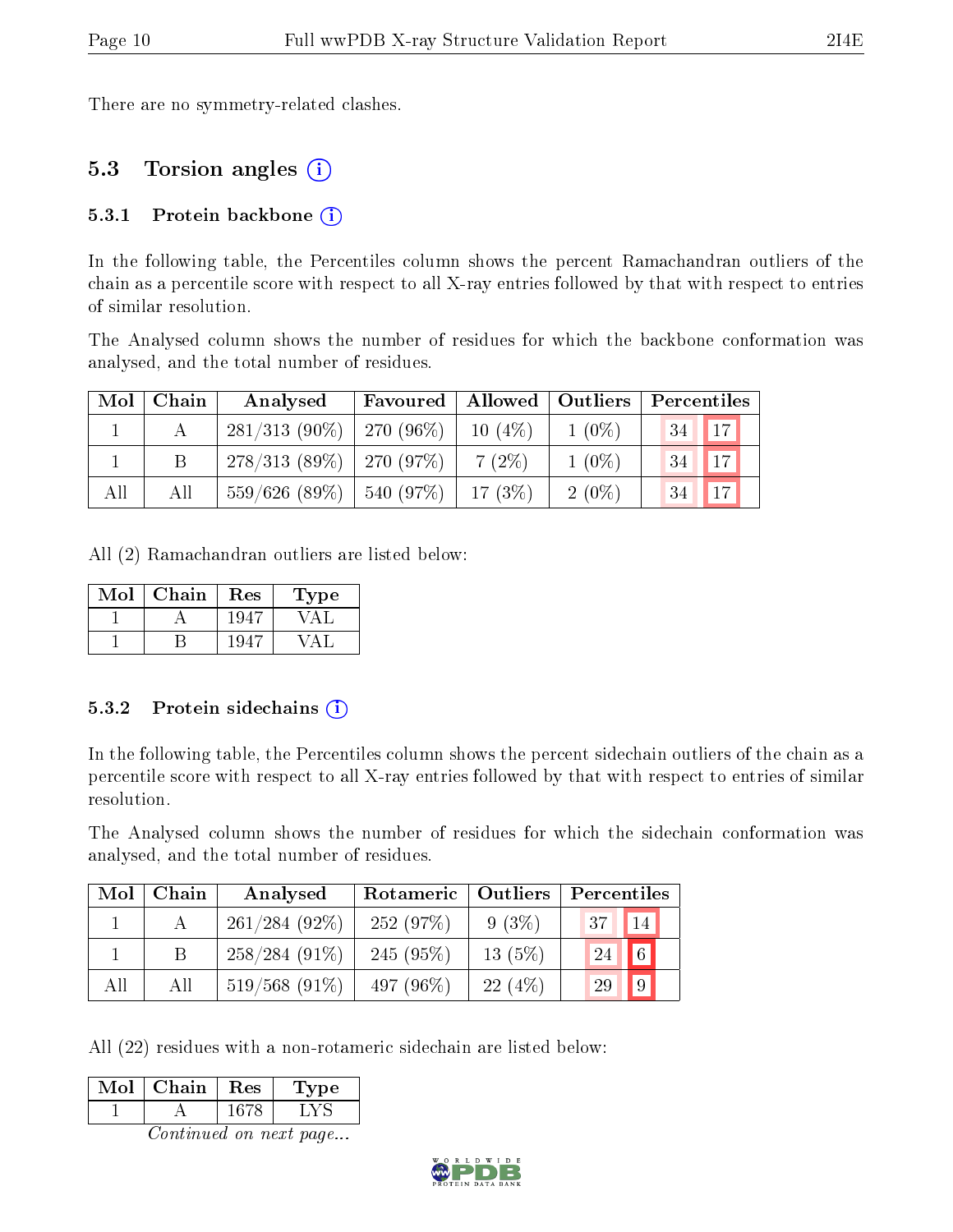| Mol            | Chain                   | Res  | Type        |
|----------------|-------------------------|------|-------------|
| $\mathbf{1}$   | $\boldsymbol{A}$        | 1679 | <b>THR</b>  |
| $\overline{1}$ | $\overline{A}$          | 1748 | ASN         |
| $\mathbf{1}$   | $\overline{A}$          | 1766 | <b>ASN</b>  |
| $\overline{1}$ | $\overline{A}$          | 1819 | <b>ASP</b>  |
| $\overline{1}$ | $\overline{\rm A}$      | 1838 | <b>LEU</b>  |
| $\mathbf{1}$   | $\overline{\rm A}$      | 1927 | <b>LYS</b>  |
| $\overline{1}$ | $\overline{\rm A}$      | 1939 | <b>LEU</b>  |
| $\mathbf{1}$   | $\overline{A}$          | 1967 | $\rm{ARG}$  |
| $\mathbf{1}$   | $\overline{\mathrm{B}}$ | 1678 | <b>LYS</b>  |
| $\overline{1}$ | $\overline{\mathrm{B}}$ | 1679 | <b>THR</b>  |
| $\mathbf{1}$   | $\boldsymbol{B}$        | 1680 | ${\rm SER}$ |
| $\mathbf{1}$   | $\overline{\mathrm{B}}$ | 1685 | ILE         |
| $\overline{1}$ | B                       | 1696 | GLN         |
| $\mathbf{1}$   | B                       | 1708 | GLU         |
| $\mathbf{1}$   | $\overline{\mathrm{B}}$ | 1716 | ASN         |
| $\mathbf{1}$   | Β                       | 1728 | $\rm{ARG}$  |
| $\mathbf{1}$   | $\overline{\mathrm{B}}$ | 1857 | <b>HIS</b>  |
| $\mathbf{1}$   | B                       | 1860 | ILE         |
| $\mathbf{1}$   | B                       | 1927 | <b>LYS</b>  |
| $\overline{1}$ | $\overline{\mathrm{B}}$ | 1928 | <b>ASP</b>  |
| $\overline{1}$ | B                       | 1969 | LEU         |

Continued from previous page...

Some sidechains can be flipped to improve hydrogen bonding and reduce clashes. All (12) such sidechains are listed below:

| Mol          | ${\rm Chain}$  | $\operatorname{Res}% \left( \mathcal{N}\right) \equiv\operatorname*{Res}\left( \mathcal{N}\right)$ | Type         |
|--------------|----------------|----------------------------------------------------------------------------------------------------|--------------|
| 1            | A              | 1734                                                                                               | <b>ASN</b>   |
| 1            | A              | 1748                                                                                               | <b>ASN</b>   |
| 1            | $\overline{A}$ | 1766                                                                                               | <b>ASN</b>   |
| 1            | $\mathbf{A}$   | 1796                                                                                               | <b>HIS</b>   |
| 1            | А              | 1882                                                                                               | GLN          |
| 1            | A              | 1948                                                                                               | <b>GLN</b>   |
| $\mathbf{1}$ | А              | 1958                                                                                               | <b>GLN</b>   |
| 1            | В              | 1716                                                                                               | <b>ASN</b>   |
| 1            | В              | 1831                                                                                               | <b>GLN</b>   |
| 1            | R              | 1882                                                                                               | GLN          |
| 1            | В              | 1923                                                                                               | GLN          |
|              |                | 1948                                                                                               | $_{\rm GLN}$ |

#### 5.3.3 RNA (i)

There are no RNA molecules in this entry.

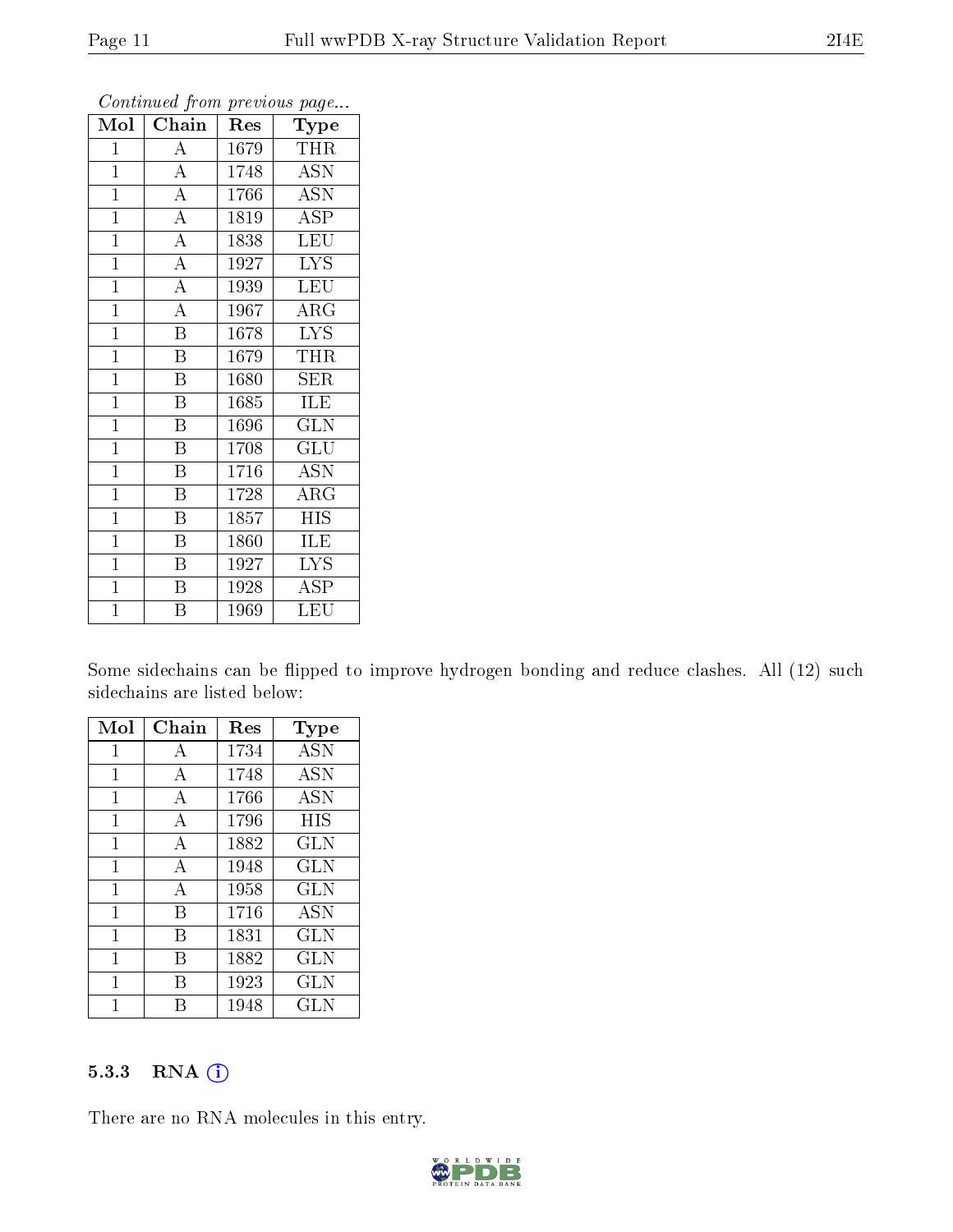#### 5.4 Non-standard residues in protein, DNA, RNA chains (i)

There are no non-standard protein/DNA/RNA residues in this entry.

#### 5.5 Carbohydrates  $(i)$

There are no carbohydrates in this entry.

#### 5.6 Ligand geometry  $(i)$

2 ligands are modelled in this entry.

In the following table, the Counts columns list the number of bonds (or angles) for which Mogul statistics could be retrieved, the number of bonds (or angles) that are observed in the model and the number of bonds (or angles) that are dened in the Chemical Component Dictionary. The Link column lists molecule types, if any, to which the group is linked. The Z score for a bond length (or angle) is the number of standard deviations the observed value is removed from the expected value. A bond length (or angle) with  $|Z| > 2$  is considered an outlier worth inspection. RMSZ is the root-mean-square of all Z scores of the bond lengths (or angles).

| Mol |                                 |   |  |        |       |             | ${\rm Res}$ | $Link \mid$                  |  | Bond lengths |  |  | Bond angles |
|-----|---------------------------------|---|--|--------|-------|-------------|-------------|------------------------------|--|--------------|--|--|-------------|
|     | $\,$ Type $\,$ Chain $_{\rm 1}$ |   |  | Counts | RMSZ  | # $ Z  > 2$ | Counts      | RMSZ<br>   Z                 |  |              |  |  |             |
|     | VO4                             |   |  |        | .4.4  | 1.98        |             | $\sim$                       |  |              |  |  |             |
|     | $\mathrm{VO4}^-$                | В |  |        | 1.4.4 | 1.98        |             | $\qquad \qquad \blacksquare$ |  |              |  |  |             |

There are no bond length outliers.

There are no bond angle outliers.

There are no chirality outliers.

There are no torsion outliers.

There are no ring outliers.

No monomer is involved in short contacts.

#### 5.7 [O](https://www.wwpdb.org/validation/2017/XrayValidationReportHelp#nonstandard_residues_and_ligands)ther polymers  $(i)$

There are no such residues in this entry.

#### 5.8 Polymer linkage issues  $(i)$

There are no chain breaks in this entry.

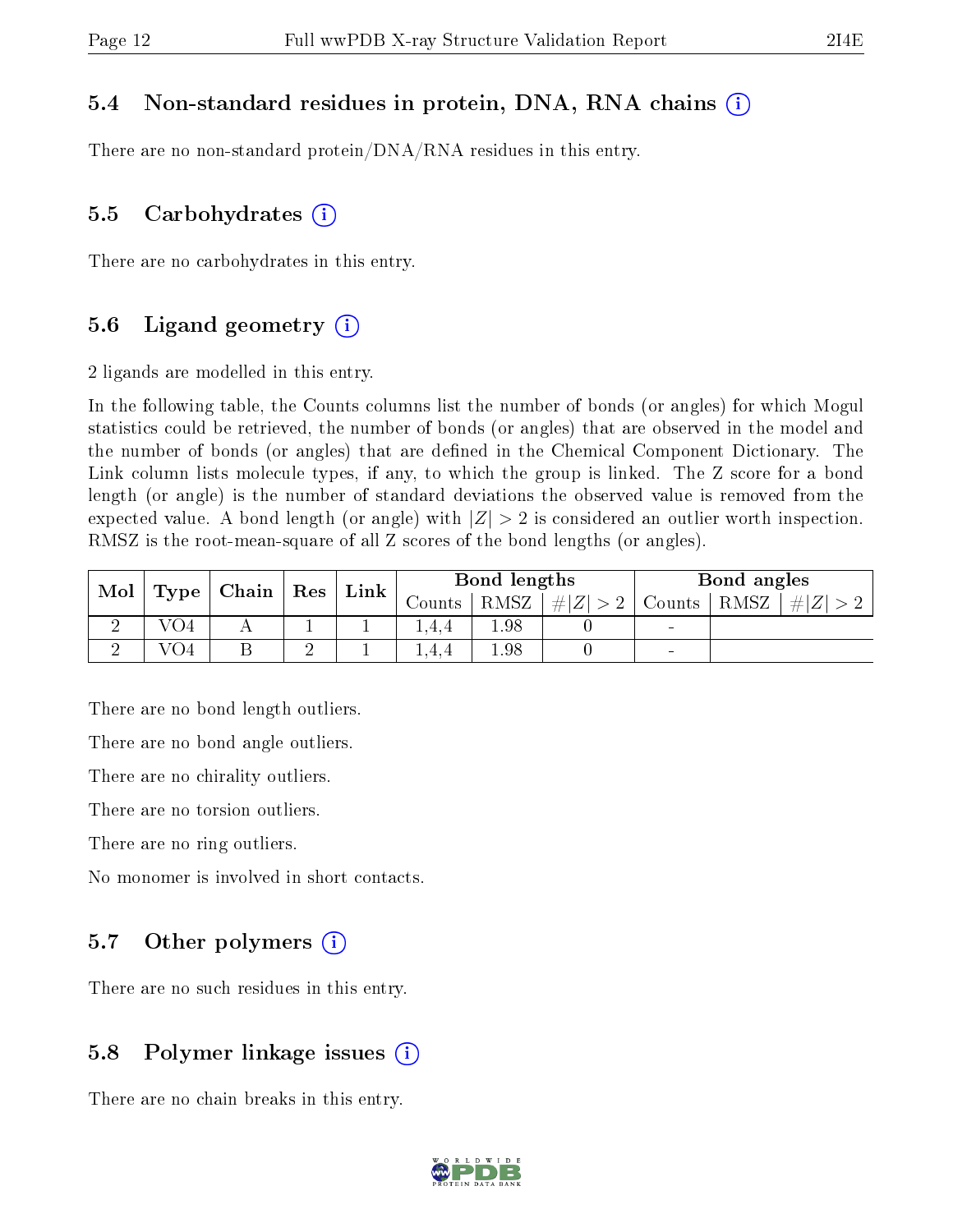## 6 Fit of model and data  $(i)$

### 6.1 Protein, DNA and RNA chains  $(i)$

In the following table, the column labelled  $#RSRZ> 2'$  contains the number (and percentage) of RSRZ outliers, followed by percent RSRZ outliers for the chain as percentile scores relative to all X-ray entries and entries of similar resolution. The OWAB column contains the minimum, median,  $95<sup>th</sup>$  percentile and maximum values of the occupancy-weighted average B-factor per residue. The column labelled ' $Q< 0.9$ ' lists the number of (and percentage) of residues with an average occupancy less than 0.9.

| Mol | Chain | Analysed         | ${ <\hspace{-1.5pt}{\mathrm{RSRZ}} \hspace{-1.5pt}>}$ | $\rm \#RSRZ{>}2$ |  | $\sim$ OWAB( $\rm \AA^2)$ ) | Q <sub>0.9</sub> |
|-----|-------|------------------|-------------------------------------------------------|------------------|--|-----------------------------|------------------|
|     |       | $281/313(89\%)$  | 0.61                                                  | $27(9\%)$ 8 10   |  | 15, 25, 43, 60              |                  |
|     |       | $280/313(89\%)$  | 0.65                                                  | $30(10\%)$ 6 8   |  | 16, 30, 51, 63              |                  |
| All | Аll   | $561/626$ (89\%) | 0.63                                                  | $57(10\%)$ 6 9   |  | 15, 27, 48, 63              |                  |

All (57) RSRZ outliers are listed below:

| Mol            | Chain                   | Res                | <b>Type</b>                             |                  |
|----------------|-------------------------|--------------------|-----------------------------------------|------------------|
| $\mathbf{1}$   | A                       | 1754<br><b>CYS</b> |                                         | 6.1              |
| $\mathbf{1}$   | $\, {\bf B}$            | 1754               | <b>CYS</b>                              | $5.2\,$          |
| $\overline{1}$ | $\overline{\rm A}$      | 1701               | TYR                                     | 5.2              |
| $\overline{1}$ | $\boldsymbol{B}$        | <b>TYR</b><br>1701 |                                         | $5.2\,$          |
| $\overline{1}$ | $\boldsymbol{B}$        | 1698               | $\overline{\text{ASP}}$                 | 4.8              |
| $\mathbf{1}$   | A                       | 1748               | ASN                                     | 4.4              |
| $\overline{1}$ | B                       | 1857               | <b>HIS</b>                              | 4.4              |
| $\overline{1}$ | $\overline{\rm A}$      | 1678               | <b>LYS</b>                              | 4.2              |
| $\overline{1}$ | $\boldsymbol{B}$        | 1702               | <b>LEU</b>                              | 4.2              |
| $\overline{1}$ | A                       | 1968               | $\overline{\text{L} \text{Y}} \text{S}$ | 4.1              |
| $\overline{1}$ | $\overline{B}$          | 1699               | $\overline{\text{SER}}$                 | 4.1              |
| $\overline{1}$ | $\boldsymbol{B}$        | 1969               | <b>LEU</b>                              | 3.8              |
| $\overline{1}$ | $\overline{A}$          | 1726[A]            | GLU                                     | 3.6              |
| $\overline{1}$ | $\overline{B}$          | 1703               | <b>LEU</b>                              | 3.5              |
| $\overline{1}$ | $\overline{\mathbf{B}}$ | 1705               | <b>LYS</b>                              | 3.4              |
| $\overline{1}$ | $\, {\bf B}$            | 1967               | $\rm{ARG}$                              | 3.3              |
| $\overline{1}$ | $\overline{\mathrm{B}}$ | $\overline{1697}$  | $\overline{\rm ALA}$                    | $\overline{3}.3$ |
| $\mathbf{1}$   | $\boldsymbol{B}$        | $196\overline{8}$  | <b>LYS</b>                              | $3.2\,$          |
| $\overline{1}$ | $\overline{\rm A}$      | 1901               | $\overline{\text{VAL}}$                 | 3.1              |
| $\overline{1}$ | $\overline{\rm A}$      | 1685               | $\overline{\textrm{LE}}$                | $3.0\,$          |
| $\overline{1}$ | $\bf{A}$                | 1773               | ILE                                     | 3.0              |
| $\overline{1}$ | A                       | 1799               | $\overline{\text{VAL}}$                 | 2.9              |
| $\mathbf{1}$   | $\overline{\mathrm{B}}$ | 1728               | $\rm{ARG}$                              | 2.9              |
| $\overline{1}$ | А                       | 1969               | LEU                                     | 2.9              |

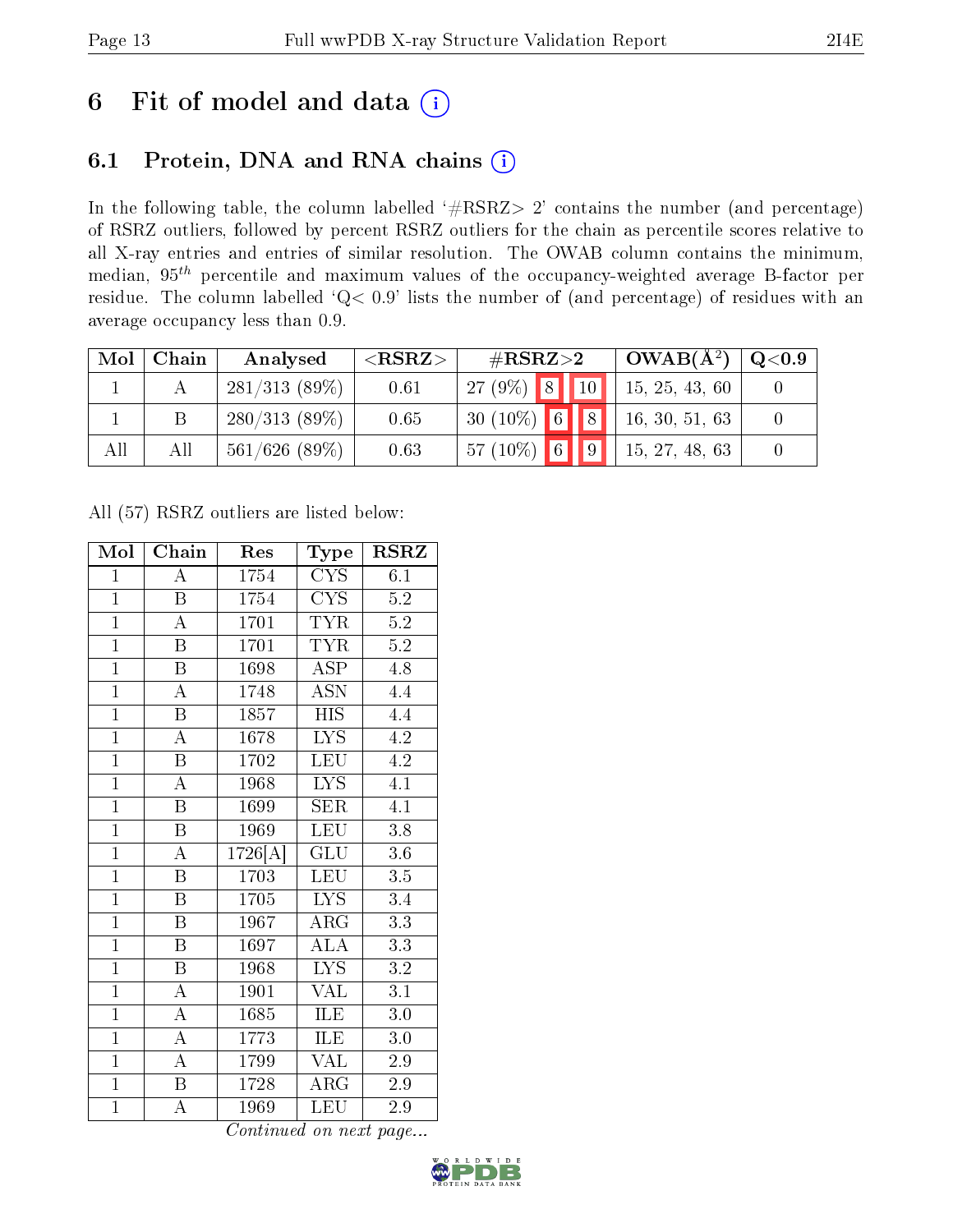| $\overline{\text{Mol}}$ | Chain                   | Res               | Type                            | <b>RSRZ</b>      |
|-------------------------|-------------------------|-------------------|---------------------------------|------------------|
| $\overline{1}$          | $\overline{\mathrm{B}}$ | 1927              | <b>LYS</b>                      | $\overline{2.7}$ |
| $\overline{1}$          | $\overline{\mathrm{B}}$ | 1951              | $\overline{\text{C} \text{YS}}$ | $\overline{2.7}$ |
| $\overline{1}$          | $\overline{\mathrm{B}}$ | 1963              | $\overline{\text{VAL}}$         | $\overline{2.6}$ |
| $\overline{1}$          | $\overline{\mathrm{B}}$ | 1878              | $\overline{\text{GLN}}$         | $\overline{2.5}$ |
| $\mathbf{1}$            | $\overline{\mathrm{B}}$ | 1964              | LEU                             | $\overline{2.5}$ |
| $\overline{1}$          | $\overline{\mathrm{B}}$ | 1965              | $\overline{\rm{ARG}}$           | $2.5\,$          |
| $\overline{1}$          | $\overline{\mathrm{B}}$ | 1691              | $\overline{\text{HIS}}$         | $\overline{2.5}$ |
| $\overline{1}$          | $\overline{\rm A}$      | 1967              | $\overline{\rm ARG}$            | $\overline{2.4}$ |
| $\mathbf{1}$            | $\overline{\mathrm{B}}$ | 1700              | $\overline{\text{ASN}}$         | $\overline{2.4}$ |
| $\overline{1}$          | $\overline{\rm A}$      | 1755              | $\overline{\text{SER}}$         |                  |
| $\overline{1}$          | $\overline{\mathrm{B}}$ | $\overline{1712}$ | $\overline{\text{ASP}}$         | $\overline{2.4}$ |
| $\overline{1}$          | $\overline{\rm A}$      | 1929              | $\overline{\text{SER}}$         | $\overline{2.3}$ |
| $\overline{1}$          | $\overline{\rm A}$      | 1768              | $\overline{\rm{PHE}}$           | $\overline{2.3}$ |
| $\mathbf{1}$            | $\boldsymbol{B}$        | 1818              | $\overline{\text{ALA}}$         | $\overline{2.2}$ |
| $\overline{1}$          | $\overline{\rm A}$      | 1819              | $\overline{\text{ASP}}$         | $\overline{2.2}$ |
| $\mathbf{1}$            | $\overline{B}$          | 1966              | ALA                             | 2.2              |
| $\overline{1}$          | $\overline{\mathrm{B}}$ | 1687              | $\overline{\text{GLN}}$         | $\overline{2.2}$ |
| $\overline{1}$          | $\overline{\rm A}$      | 1728              | $\overline{\rm{ARG}}$           | $\overline{2.2}$ |
| $\overline{1}$          | $\overline{\mathrm{B}}$ | 1696              | $\overline{\text{GLN}}$         | $\overline{2.2}$ |
| $\overline{1}$          | $\overline{\mathrm{B}}$ | 1726              | $\overline{\text{GLU}}$         | $\overline{2.2}$ |
| $\mathbf{1}$            | $\boldsymbol{A}$        | 1699              | <b>SER</b>                      | $2.2\,$          |
| $\overline{1}$          | $\overline{\rm A}$      | 1820              | $\overline{\text{GLN}}$         | $\overline{2.2}$ |
| $\overline{1}$          | $\boldsymbol{A}$        | 1851              | $\overline{\text{GLU}}$         | $\overline{2.2}$ |
| $\overline{1}$          | $\overline{\rm A}$      | 1725              | $\overline{\mathrm{PRO}}$       | $\overline{2.2}$ |
| $\mathbf{1}$            | $\overline{\rm A}$      | 1698              | $\overline{\text{ASP}}$         | $2.2\,$          |
| $\mathbf{1}$            | $\boldsymbol{A}$        | 1915              | ILE                             | 2.1              |
| $\overline{1}$          | $\overline{\rm A}$      | 1708              | $\overline{\text{GLU}}$         | $\overline{2.1}$ |
| $\overline{1}$          | A                       | 1681[A]           | $\overline{\text{CYS}}$         | $\overline{2.1}$ |
| $\overline{1}$          | $\overline{\mathrm{B}}$ | 1685              | $\overline{\text{ILE}}$         | $\overline{2.1}$ |
| $\overline{1}$          | $\boldsymbol{B}$        | 1773              | ILE                             | 2.1              |
| $\mathbf{1}$            | $\overline{B}$          | 1819              | $\overline{\rm ASP}$            | 2.1              |
| $\overline{1}$          | A                       | 1927              | $\overline{\text{LYS}}$         | $\overline{2.0}$ |
| $\overline{1}$          | $\overline{\rm A}$      | 1963              | VAL                             | $\overline{2.0}$ |

Continued from previous page...

### 6.2 Non-standard residues in protein, DNA, RNA chains (i)

There are no non-standard protein/DNA/RNA residues in this entry.

#### 6.3 Carbohydrates  $(i)$

There are no carbohydrates in this entry.